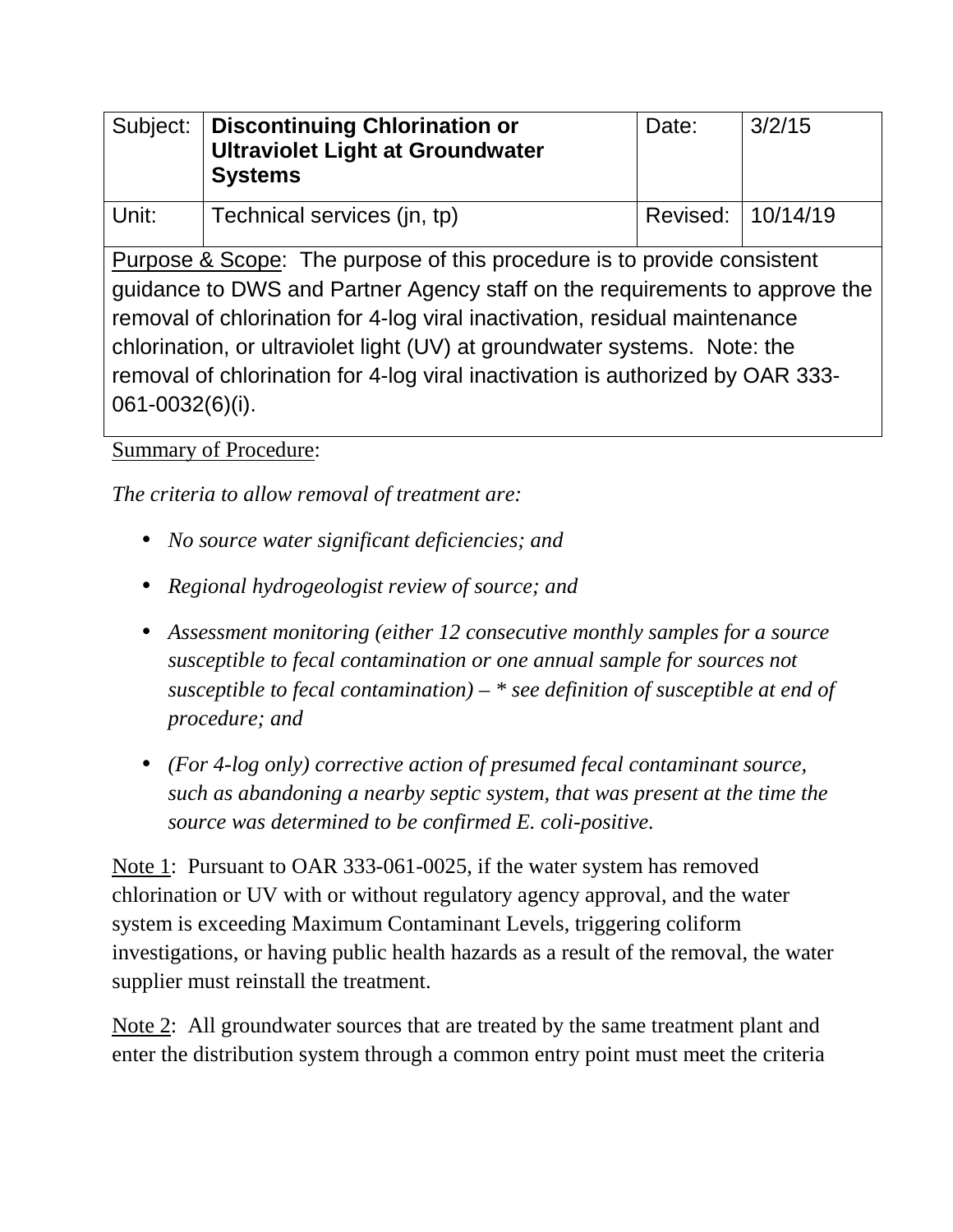outlined below in order to approve removing chlorination or UV. If any sources do not meet the criteria, the existing treatment needs to be continued.

Note 3: Systems that were required to install chlorination or UV due to persistent total coliform detections in the distribution system per OAR 333-061-0032(6)(g) may not use this procedure to remove chlorination or UV unless the cause of the coliform positives in the source or distribution system has been identified and corrected.

- A. Receiving and Processing the Request
	- a. In order to process the request, the regulatory agency needs to provide written verification that there are no source (well or spring) significant deficiencies, such as the lack of a screen on a well vent or a spring without watertight construction (documentation may consist of the most recent water system survey or recent photograph or written documentation of a corrected source water significant deficiency).
	- b. The regulatory agency should conduct an archived file history review (i.e. older than the files in the Portland system file) to determine if the chlorinator or UV was required previously and the reason why.
	- c. If there is no completed source or well evaluation from 2009 or later (see Groundwater/GWUDI Source Details page on Data Online), regulatory agency staff will prepare a request for an as-built well or spring construction review by the Regional Hydrogeologist using the following template (Source Evaluation Request Form) currently located in the following folder {(Portland I):\DWS\FS\TS Unit Forms-Handouts-Manuals\Plan Review}. The request will need to include plans for the well or spring, any nearby potential contaminant sources identified in OAR 333-061-0050 (2)(a)(E), and any surface water within 500 feet of the source. Note in the comments field at the bottom of page 1 the nature of the request to discontinue treatment. (If the PWS has already completed 12 months of source water

DWS\Procedures & Rule Interpretations\Procedures\Technical Services\ Remove chlorination or UV - GW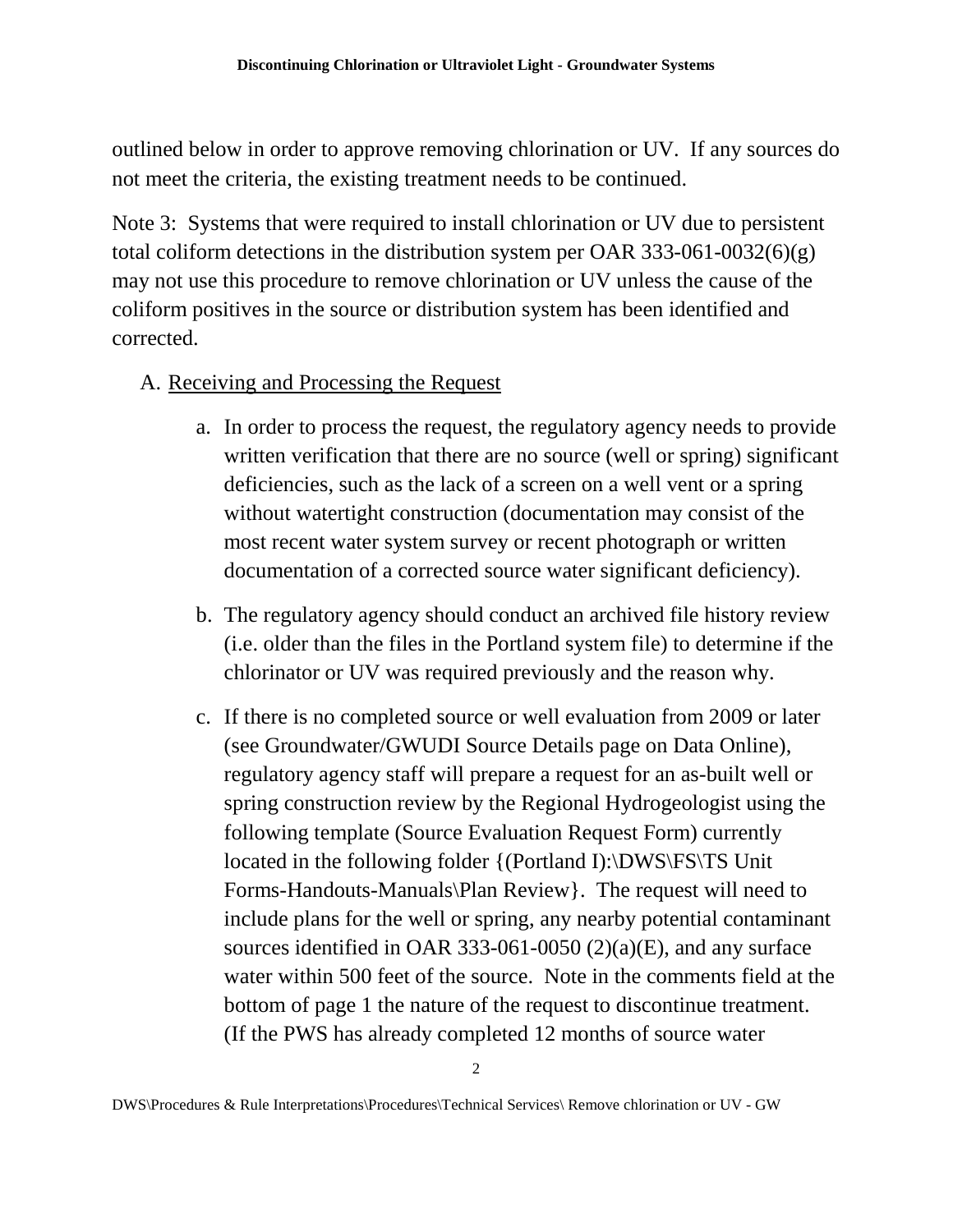monitoring, a source evaluation request is not necessary. Monthly assessment monitoring results can be viewed on the Groundwater/GWUDI Source Details page. Proceed to item C, Evaluation of Source Water Monitoring Results.)

d. The Regional Hydrogeologist will review the request to determine if the groundwater source is susceptible to fecal contamination and whether 12 months of source assessment monitoring are required before the request can be granted. The results will be forwarded to Tech Staff and the regulatory agency, if applicable.

## B. Determining the Requirements of the Request and Communication to the Water System

- a. If the Hydrogeologist determines that 12 months of assessment monitoring are required, they will also determine if the system has completed the required monitoring.
- b. If the Hydrogeologist does not require 12 months of assessment monitoring, the system must still submit a minimum of one raw water source assessment sample.
- c. Determining whether minimum requirements have been met:
	- i. If the required monitoring has been completed (a monthly result from each of the 12 months or one result), and the results from all monthly and annual assessment samples are all coliform absent, and there are no significant source deficiencies proceed to D.
	- ii. If the sampling has not been completed, the Regulatory Agency will communicate the requirements to the water system.

DWS\Procedures & Rule Interpretations\Procedures\Technical Services\ Remove chlorination or UV - GW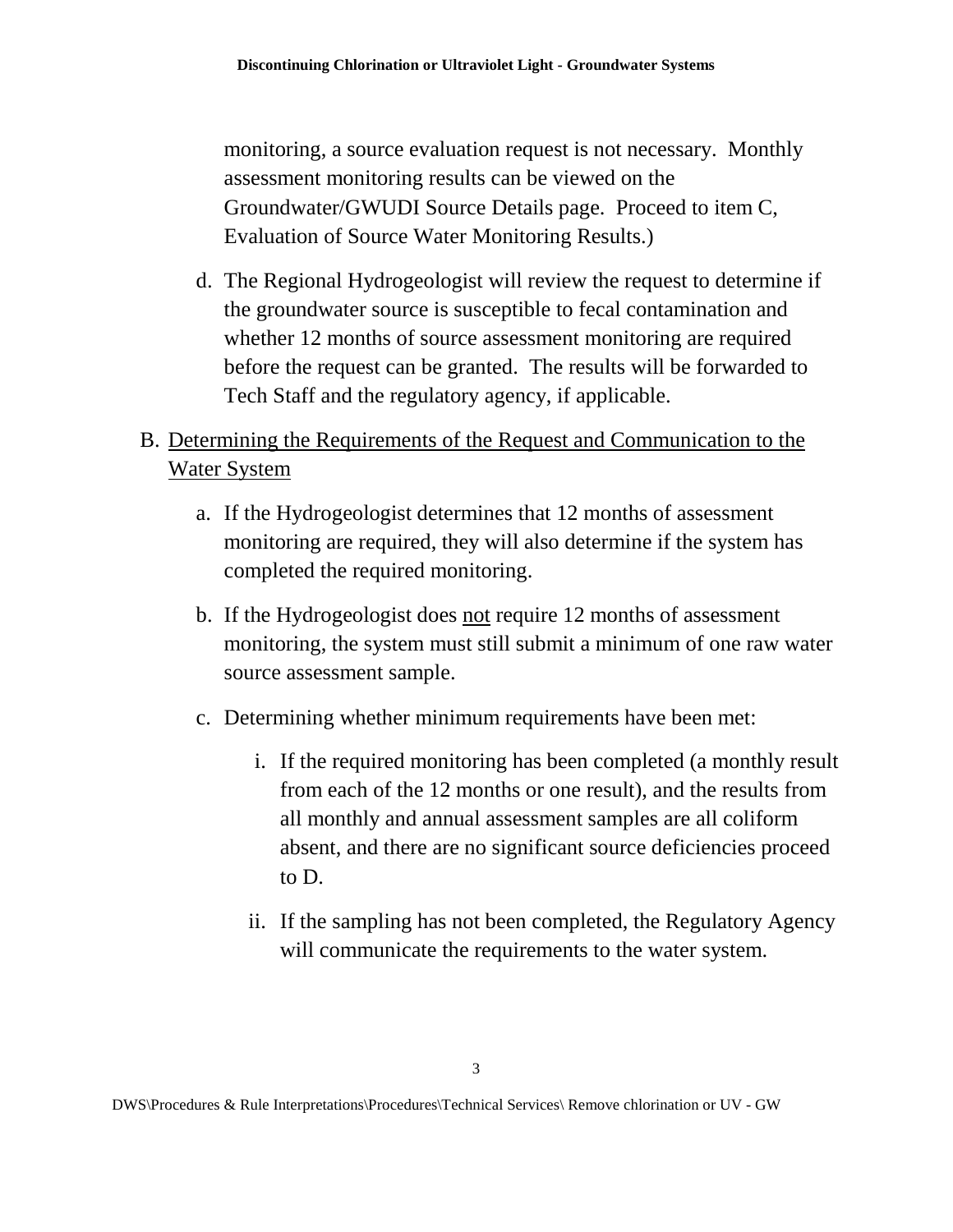iii. If there are source water significant deficiencies, the Regulatory Agency will notify the water system that the request cannot be approved.

## C. Evaluation of the Source Water Monitoring Results

- a. Any *E. coli* positive sample result, unconfirmed or otherwise, will automatically result in the request being denied.
- b. If total coliform was detected in the source, the request to remove chlorination or UV will be denied unless the water system can show it was caused by a source deficiency or a sampling error. Any identified source deficiencies or sampling errors must be corrected and subsequent source testing must be free of coliform prior to approving removal of chlorination or UV. Any sampling error would require prompt follow-up sampling with coliform absent results with identification of the cause of the sampling error, to allow the removal of treatment.

## D. Approval or Denial of Request, and Notification to the Water System

- a. Regulatory agency staff will communicate any approval or denial to the water system in writing. Note that triggered source water monitoring is still required for the water system if the chlorination or UV is removed. The system shall update their coliform sampling plan appropriately.
- b. The regulatory agency will complete a contact report for each approval or denial of a request to remove treatment.
- c. Upon approval, regulatory agency staff will need to coordinate with DMCE to remove appropriate treatment processes, and inactivate the treatment plant on SDWIS, with comments explaining the date and nature of the discontinued treatment. Upon approval, regulatory agency staff will need to coordinate with DMCE and the Regional

DWS\Procedures & Rule Interpretations\Procedures\Technical Services\ Remove chlorination or UV - GW